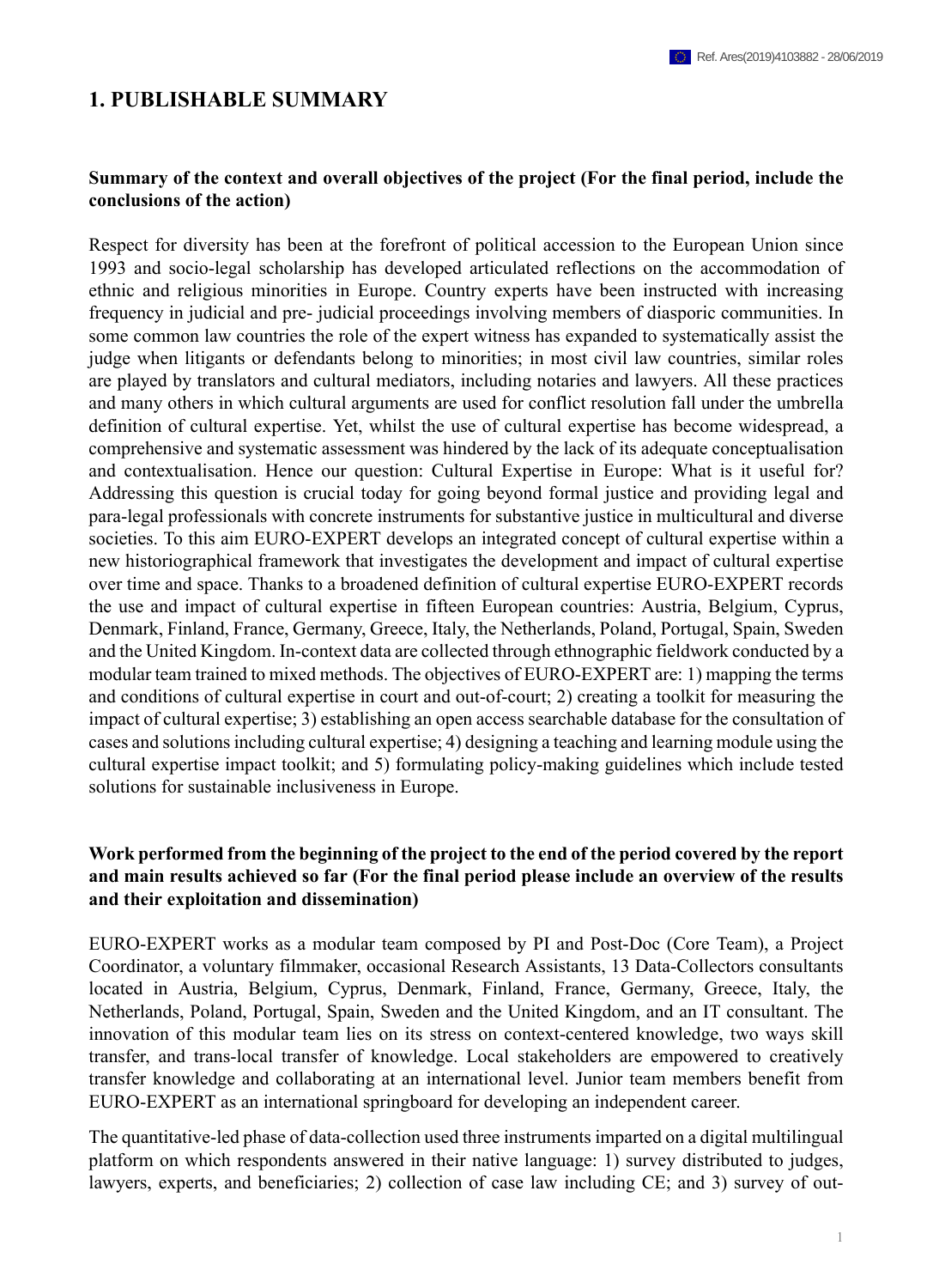of-court sites of CE. Quantitative-led data were validated by a qualitative workshop with experts from state and non-state jurisdictions of the countries of the research who have also collaborated for establishing the indicators of impact of CE. Results are visualised through reports and maps almost real time on our website. Preliminary analysis shows a trichotomy revolving around 1) the specialised and sectoral use of a great variety of instruments that fall under the umbrella concept of cultural expertise 2) the lack of general awareness of cultural expertise as an instrument for assisting conflict resolution, and 3) the increased demand for cultural expertise by legal and para-legal professionals.

EURO-EXPERT has consolidated an interdisciplinary and intersectional network of partners including both academicians and members of the legal and para-legal professions. These partners contribute at several venues designed by EURO-EXPERT: conferences and workshops, academic visiting, mailing lists, website and social media. The inaugural conference and two workshops were convened in Oxford: 1) Cultural Expertise in Socio-Legal Studies and History (15-16 December 2016); 2) Cultural Expertise in Ancient and Modern History (2 - 4 August 2018) and 2) Cultural Expertise: Indicators of Impact (28 February 2019). EURO-EXPERT received so far six honorary academic visitors, created CulturalExpertise mailing list on Jiscmail, EURO-EXPERT website, and a Twitter account CulturalExperts.

EURO-EXPERT published so far a total of 25 publications. Publications span from special issues focusing on the use and usefulness of CE and afferent concepts of belonging, to videos disseminating the project, communicating methods and outputs to larger audiences, and fostering collaboration with the legal profession in the countries of the research.EURO-EXPERT's team members participated to a total of 39 events of dissemination. Dissemination include a wide range of venues from international conferences to training for the legal profession and interviews, including also social media.

NewHoRRIzon selected EURO-EXPERT among the five ERC projects which scored highest in Public Engagement, Gender Equality, Open Access, Science Literacy and Science Education, Ethics and Governance and awarded funds for the development of a website documenting its Responsible Research Innovation Approach.

# **Progress beyond the state of the art and expected results until the end of the project**

EURO-EXPERT has progressed beyond the state on three extents 1) formulation of an integrated definition of CE which is diverse, inclusive, and takes history into critical account, 2) design of the methodological instruments for the assessment of the use and impact of CE, and 3) development of a beneficiary-centered dialogue with the legal and para-legal profession.

1) Formulation of an integrated definition of CE which is diverse, inclusive, and takes history into critical account. In spite of the fact that CE belongs to the everyday management of diversity, it started to be acknowledged only in 2009 as the special knowledge that enables socio-legal scholars, experts in non-European laws, or, more generally speaking, cultural mediators - the so-called cultural brokers-, to locate and describe relevant facts in light of the particular background of the claimants and litigants and for the use of the court. This definition connects with the socio-anthropological scholarship that has proposed for a longtime a better collaboration between anthropologists and lawyer. Yet mainstream socio-legal studies have been largely inattentive to the engagement of anthropologists with law. This long-time socio-legal blindness means there is a need for greater reflection on CE today in order to assess its explicit and sometimes implicit role in legal proceedings and out-of-court as well. Thanks to the ethnographic and historiographical approach to CE collected data show that in spite of the fact that the concept of CE is new the practices that this concept describes are not. The theoretical enquiry that EURO-EXPERT has developed show the contemporary evolution and variation of CE as an emergent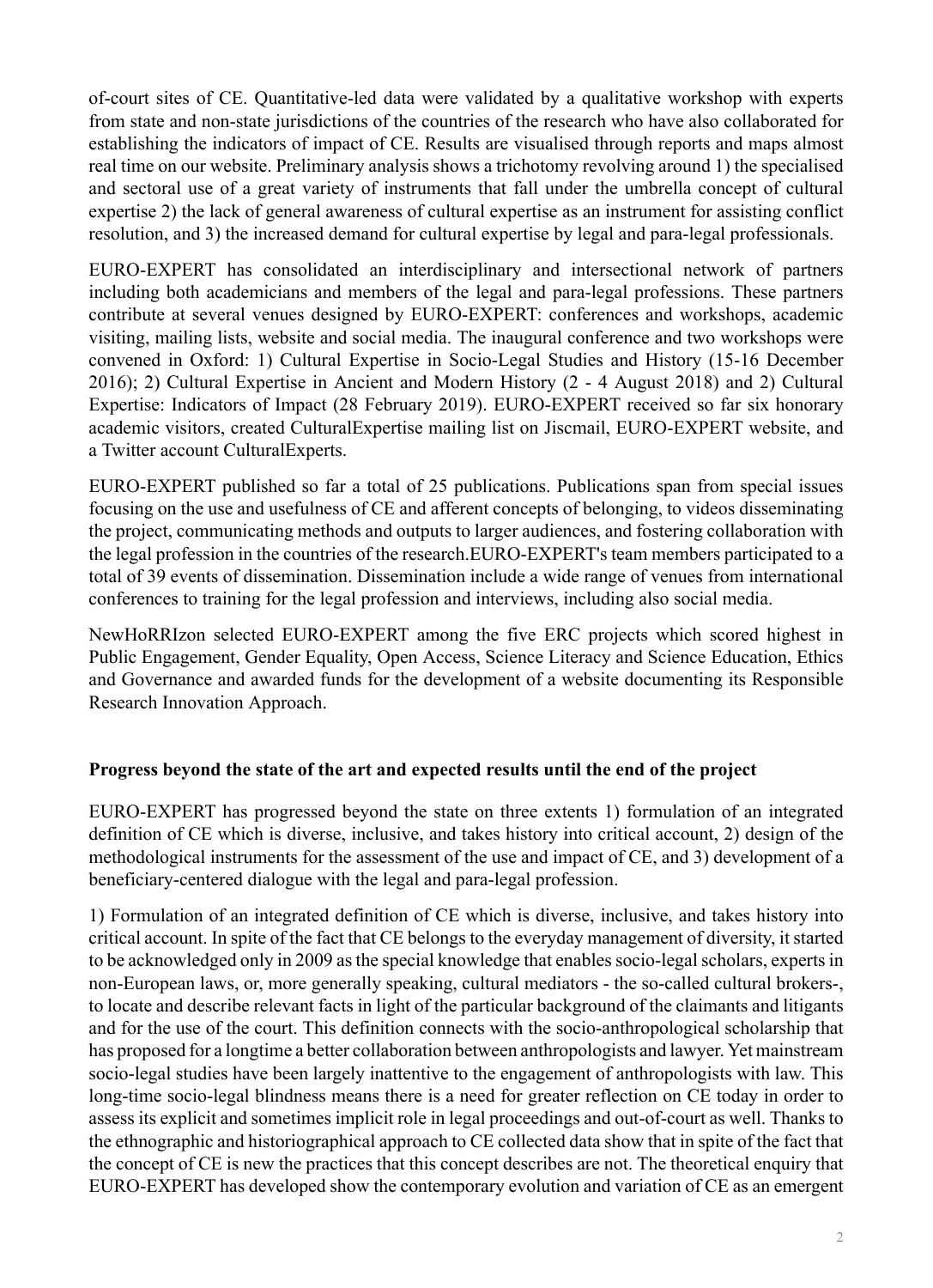concept providing a conceptual umbrella to a variety of evolving practices which all include the use of the special knowledge of social sciences for the resolution of conflicts. EURO-EXPERT surveys the application of CE in the legal process and out-of-court with an unprecedented span of fields going from ethno-psychiatry to the recognition of the rights of autochthone minorities including linguistic expertise, historical expertise in situations of transitional justice, and post-colonial reformulation of cultural rights. The partially Euro-centric and court based approach of the first definition of CE was overcome by the formulation of a new integrated definition that broadens up to all kinds of CE ranging from expert witnessing to out-of-court mediation and including also defence and investigation. CE is now defined as the special knowledge that enables socio-legal scholars, experts in laws and cultures, or, more generally speaking, cultural mediators - the so-called cultural brokers-, to locate and describe relevant facts in light of the particular background of the claimants and litigants and for the use of the decision-making authority. The particular innovation of the integrated definition of CE is its feature of umbrella concept for all the practices that have used cultural knowledge for conflict resolution over the ages.

2. Data available prior to the start of EURO-EXPERT indicated that CE, with or without the appointment of experts is now routinely used in Europe for an increasing range of cases from criminal to civil law, including also labour law, banking law, immigration laws and many others: asylum, entry permits, family reunions, adoptions, transnational business disputes, citizenship, child custody, extradition, deportation, validity of marriage and divorce, customary financial transaction, insurance, employers-employee relationships, and many other cases which appeared as scattered across different fields. Data collected by EURO-EXPERT not only confirm the variety of CE, but also show that CE plays a role in longer term diversity including religious, ethnic, and linguistic minorities that enjoy or claim semi-autonomous rights sanctioned by treaties and constitutions. EURO-EXPERT has developed mixed methods data-collection that base on ethnographic fieldwork but also expand to quantitative data collection. Research methodology has unfolded according to 1) collaboration 2) the primacy of fieldwork data 3) the re-evaluation of the 'trouble case' 4) the combination of qualitative and quantitative methods, and 5) filming as data collection and dissemination. The above methodological components have materialised in three main instruments for the quantitative-led data collection: the survey imparted to judges, lawyers, experts, and beneficiaries; case law including CE; and collection of sites of out-of-court CE. Such methodology in combination with the integrated definition of CE has overcome the initial dispersion of the sample and has allowed to systematically account for the use and frequency of CE across 15 European countries.

3. By fostering the dialogue among various disciplines of the social sciences, and in particular between jurists and anthropologists, this project continues the efforts of the scholarship that have argued in favor of legal anthropology. EURO-EXPERT overcomes conservative approaches that argued for the impossibility to understand something that is outside one's own culture and by extension one's own legal culture. In particular collaborative methods have reformulated legal awareness as a concept, which is preferred to the more conventional term of legal consciousness which favours passive abiding by the rules. EURO-EXPERT revalues law as legal awareness beyond positive knowledge but reformulates it by including a creative use of the law that facilitates diversity and interdisciplinarity with the aim to provide substantial justice in diverse societies. The combination of interdisciplinary collaboration and the reformulation of legal consciousness as legal awareness have allowed to overcome the longstanding impasse that hindered the dialogue between anthropologists and jurists. The indicators of impact of CE developed on the basis of a collaboration among judges, lawyers, experts and academicians all point at the increasing need for CE in conflict resolution for a more inclusive society.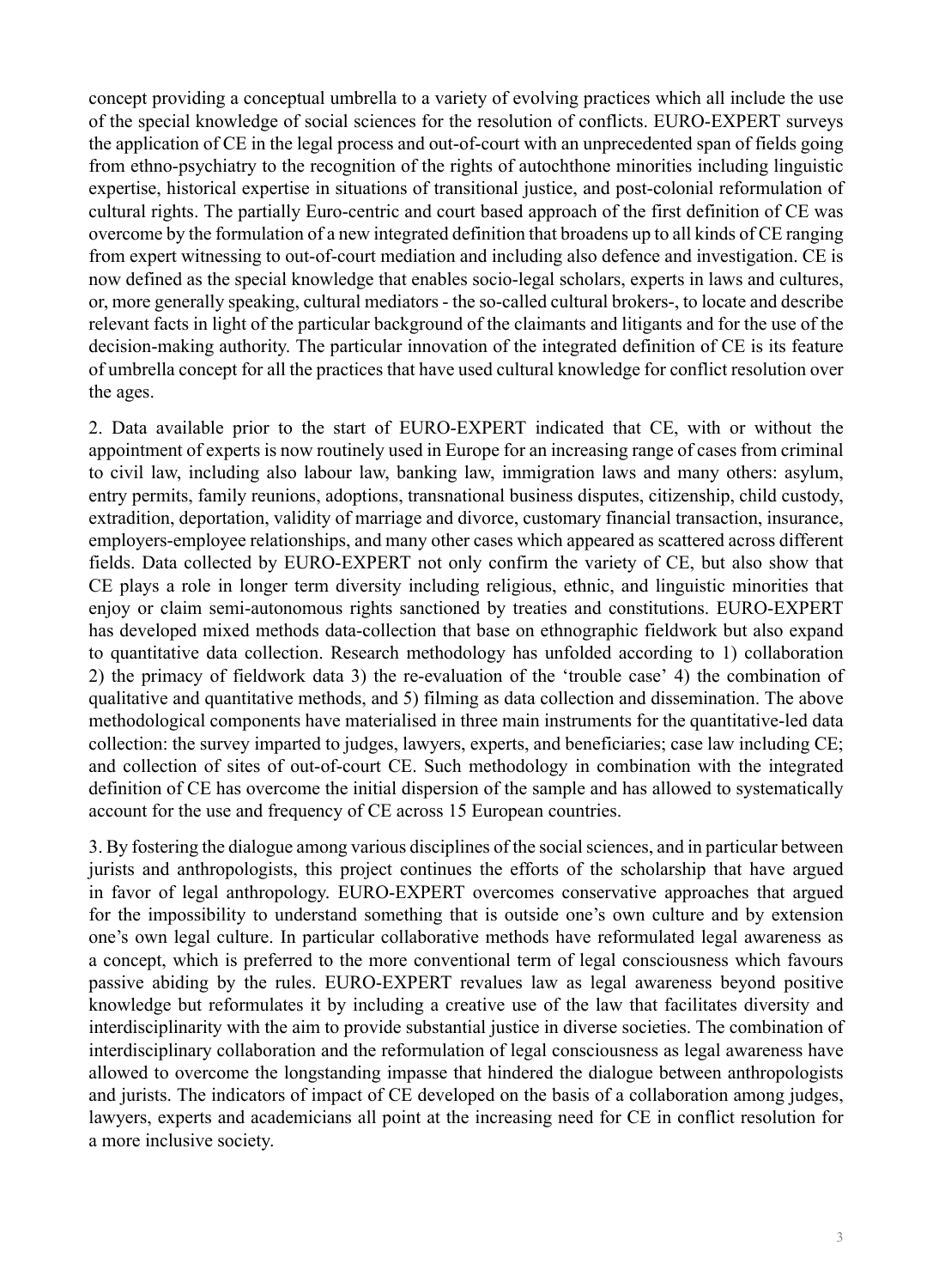EURO-EXPERT expects to fine-tune the reformulation of the integrated definition of cultural expertise, further developing methods in the qualitative-led phase of data-collection, and consolidating the dialogue between jurists and anthropologists. The above-mentioned expectations will concretise in the following outputs:

1. Creation of a multilingual legal database allowing for OA and user-friendly access of cases including CE. The innovation of this database is two-fold: a) data will be searchable in 14 languages and across all the languages and jurisdictions in the 15 countries of the research; b) data will be accessible in OA and presented in plain language for lay-users as well as professional format and rigorous legal citations for legal professionals.

2. Creation of a toolkit assessing the prospective impact of cultural expertise on the basis of the indicators of impact designed thanks to the combination of quantitative and qualitative led data collection.

3. Collaborative design of a cultural expertise course in two versions: 1) for undergraduate teaching and 2) for professional capacity building.

4. Publication of two special issues on the modern history of CE and a monograph or collected volume on cultural expertise aimed at academic audiences.

5. The activities of EURO-EXPERT will continue to be disseminated on Twitter @ CulturalExperts, on the CulturalExpertise mailing list culturalexpertise@jiscmail.ac.uk, and on the project's website (https://www.law.ox.ac.uk/research-and-subject-groups/cultural-expertise-europewhat-useful). More videos will be released on the indicators of impact of CE and data collection in the different countries of the research. Outreach activities such as story-telling on CE are also planned at various schools in Oxfordshire.

# **Address (URL) of the project's public website**

https://www.law.ox.ac.uk/research-and-subject-groups/cultural-expertise-europe-what-useful